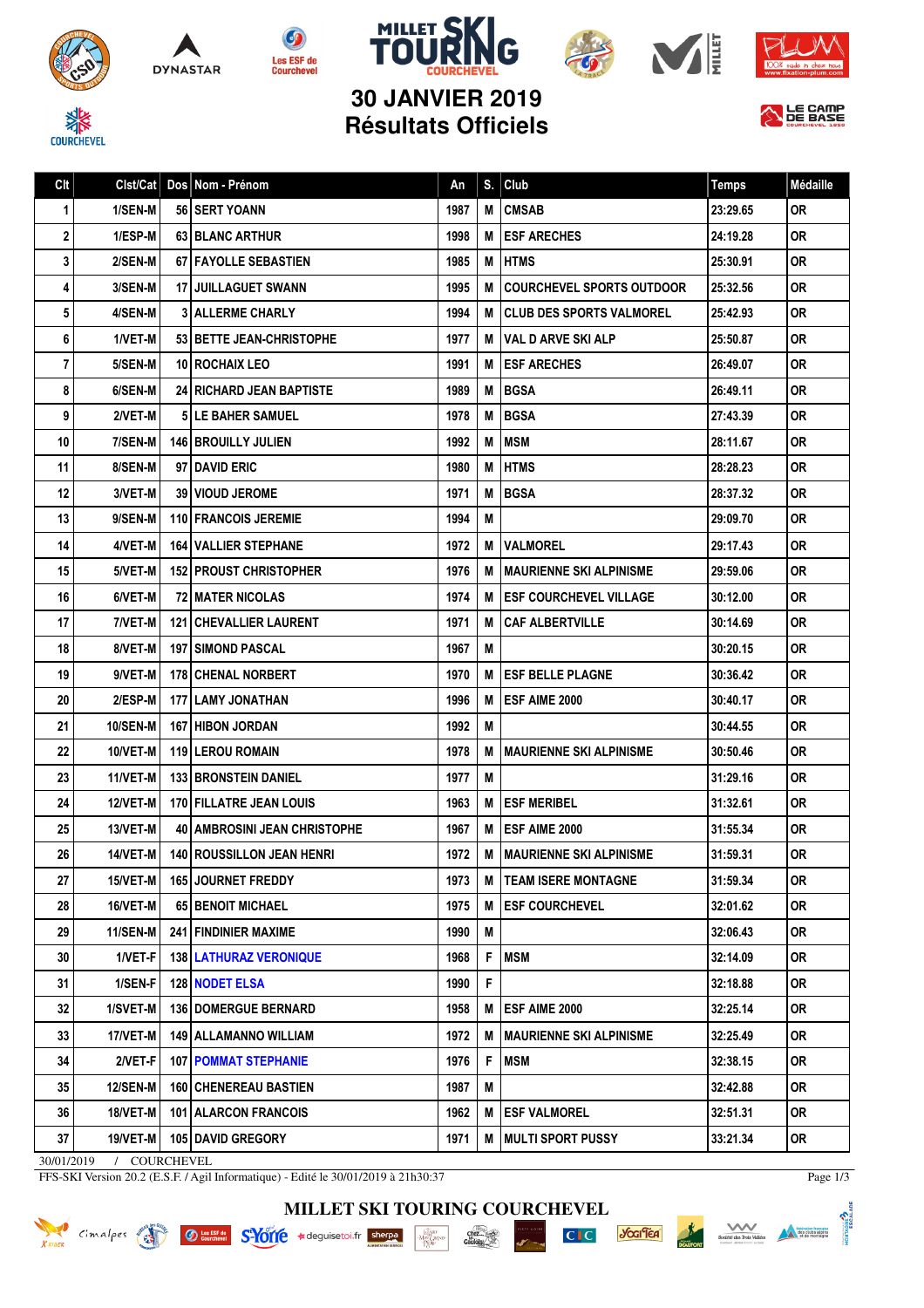| Clt | Clst/Cat        | $\sf{Dos}$ | Nom - Prénom                    | An   | S. | Club                              | <b>Temps</b> | Médaille       |
|-----|-----------------|------------|---------------------------------|------|----|-----------------------------------|--------------|----------------|
| 38  | 2/SVET-M        |            | <b>172 CHEDAL ANGLAY JOSEPH</b> | 1959 | M  | <b>COURCHEVEL SPORTS OUTDOOR</b>  | 33:22.79     | 0R             |
| 39  | <b>13/SEN-M</b> |            | 218 CAZALA DAVID                | 1988 | M  |                                   | 34:08.21     | <b>VERMEIL</b> |
| 40  | 1/CAD-M         |            | <b>144 MATER HUGO</b>           | 2002 | M  | <b>CAF MOUTIERS</b>               | 34:10.94     | <b>VERMEIL</b> |
| 41  | <b>14/SEN-M</b> |            | <b>192 JOYEAU GILLES</b>        | 1983 | M  |                                   | 34:29.40     | <b>VERMEIL</b> |
| 42  | 20/VET-M        |            | <b>183 GIRARD GREGORY</b>       | 1975 | M  | <b>BAUGE MONTAGNE SPORT</b>       | 34:38.48     | <b>VERMEIL</b> |
| 43  | 21/VET-M        |            | <b>126   TRESALLET GILLES</b>   | 1967 | M  |                                   | 35:08.56     | <b>VERMEIL</b> |
| 44  | 22/VET-M        |            | 240 GORRY LAURENT               | 1970 | M  | <b>ESF BELLE PLAGNE</b>           | 35:37.19     | <b>VERMEIL</b> |
| 45  | 23/VET-M        |            | 108 CATELLA NICOLAS             | 1974 | M  | <b>CLUB DES SPORTS VALMOREL</b>   | 35:39.74     | <b>VERMEIL</b> |
| 46  | 24/VET-M        |            | 252 DURAND TERRASSON ROLAND     | 1960 | M  | <b>RADIO COURCHEVEL</b>           | 36:01.72     | <b>VERMEIL</b> |
| 47  | 1/CAD-F         |            | <b>190 ROUSSILLON LOANNE</b>    | 2004 | F  | <b>MAURIENNE SKI ALPINISME</b>    | 36:04.90     | <b>VERMEIL</b> |
| 48  | 15/SEN-M        |            | <b>114 ANDRE ARTHUR</b>         | 1990 | M  |                                   | 36:10.61     | <b>VERMEIL</b> |
| 49  | 25/VET-M        |            | <b>161 VIALLY LAURENT</b>       | 1974 | M  | <b>CLUB DES SPORTS COURCHEVEL</b> | 36:31.62     | <b>VERMEIL</b> |
| 50  | 3/SVET-M        |            | <b>175 PETITJEAN ROBERT</b>     | 1959 | M  | <b>COURCHEVEL SPORTS OUTDOOR</b>  | 36:36.41     | <b>VERMEIL</b> |
| 51  | 2/SEN-F         |            | <b>254 MAGISSON DIXANDRA</b>    | 1981 | F  | <b>CAF ALBERTVILLE</b>            | 36:38.83     | <b>VERMEIL</b> |
| 52  | 26/VET-M        |            | <b>166 BOITTE BENOIT</b>        | 1975 | M  |                                   | 36:42.40     | <b>VERMEIL</b> |
| 53  | 16/SEN-M        |            | 203 CHAPUIS MICKAEL             | 1985 | M  |                                   | 36:59.51     | <b>VERMEIL</b> |
| 54  | 17/SEN-M        |            | <b>277 GROMIER ARNAUD</b>       | 1982 | M  | <b>MSM</b>                        | 37:16.05     | <b>VERMEIL</b> |
| 55  | 1/SVET-F        |            | <b>171 FAVRE ARMELLLE</b>       | 1956 | F  | <b>ESF PRALOGNAN</b>              | 37:22.50     | <b>VERMEIL</b> |
| 56  | 4/SVET-M        |            | <b>189 MAGISSON ERIC</b>        | 1954 | M  |                                   | 37:31.52     | <b>VERMEIL</b> |
| 57  | 27/VET-M        |            | <b>199 JULLIEN STEPHANE</b>     | 1969 | M  | <b>JALET AUTO</b>                 | 37:33.66     | <b>VERMEIL</b> |
| 58  | 3/VET-F         |            | <b>201 BARTNICKI MIREILLE</b>   | 1970 | F  | <b>CAF ALBERTVILLE</b>            | 38:33.52     | <b>VERMEIL</b> |
| 59  | <b>18/SEN-M</b> |            | <b>236 RUFFIER BENOIT</b>       | 1986 | M  |                                   | 38:39.95     | <b>VERMEIL</b> |
| 60  | <b>28/VET-M</b> |            | <b>193 HAWKINS PATRICK</b>      | 1968 | M  | <b>DULWICH PARAGON CC</b>         | 38:46.28     | <b>VERMEIL</b> |
| 61  | <b>29/VET-M</b> |            | <b>127 MEUNIER BRUNO</b>        | 1973 | M  | <b>FFS USCORG</b>                 | 38:46.66     | <b>VERMEIL</b> |
| 62  | 30/VET-M        |            | 217 HATOT JULIEN                | 1975 | M  |                                   | 39:17.00     | <b>VERMEIL</b> |
| 63  | 5/SVET-M        |            | 212 THURIER HENRI               | 1958 | M  | <b>ESF COURCHEVEL VILLAGE</b>     | 39:30.32     | <b>VERMEIL</b> |
| 64  | 4/VET-F         |            | 275 EXCOFFIER CELINE            | 1974 | F  | <b>CLUB DES SPORTS VALMOREL</b>   | 39:30.55     | <b>VERMEIL</b> |
| 65  | 3/SEN-F         |            | 219 GARCIN ALICE                | 1990 | F  | <b>COURCHEVEL SPORTS OUTDOOR</b>  | 39:58.68     | VERMEIL        |
| 66  | 5/VET-F         |            | <b>200 GORDON CLAIRE</b>        | 1976 | F  | <b>HBT</b>                        | 40:09.82     | <b>VERMEIL</b> |
| 67  | 31/VET-M        |            | 214 BRIERLEY BEN                | 1979 | M  |                                   | 40:13.23     | <b>VERMEIL</b> |
| 68  | 2/SVET-F        |            | 293   GACHET-MAUROZ PASCALE     | 1958 | F  | <b>ESF COURCHEVEL VILLAGE</b>     | 40:17.25     | <b>VERMEIL</b> |
| 69  | 6/VET-F         |            | 291   MCGREE SAM                | 1970 | F  | <b>COURCHEVEL SPORTS OUTDOOR</b>  | 40:25.84     | <b>VERMEIL</b> |
| 70  | 32/VET-M        |            | 215 CANCRE VIRGILE              | 1966 | M  | <b>COURCHEVEL SPORTS OUTDOOR</b>  | 40:48.28     | VERMEIL        |
| 71  | 19/SEN-M        |            | 260   MAY BERTRAND              | 1981 | M  | <b>MAURIENNE SKI ALPINISME</b>    | 41:14.71     | <b>VERMEIL</b> |
| 72  | 33/VET-M        |            | 213 SULLICE JEAN MARC           | 1964 | M  |                                   | 41:31.44     | <b>VERMEIL</b> |
| 73  | 4/SEN-F         |            | 234 EVEN LOLA                   | 1989 | F  |                                   | 42:37.83     | <b>VERMEIL</b> |
| 74  | 34/VET-M        |            | 238 BERTIN NICOLAS              | 1978 | M  |                                   | 42:45.47     | ARGENT         |
| 75  | 7/VET-F         |            | <b>284 BLUNT CHRISTABEL</b>     | 1979 | F  |                                   | 43:46.78     | ARGENT         |
| 76  | 35/VET-M        |            | <b>268   MASSON FRANCOIS</b>    | 1966 | M  | <b>FFS USCORG</b>                 | 43:52.35     | ARGENT         |
| 77  | 1/ESP-F         |            | <b>245 STOCKY MADELINE</b>      | 1997 | F  |                                   | 43:54.70     | <b>ARGENT</b>  |
| 78  | 3/SVET-F        |            | <b>227 BAUDRON VIVIANE</b>      | 1956 | F  |                                   | 44:06.16     | ARGENT         |
| 79  | 6/SVET-M        |            | <b>267   PACHOUD DENIS</b>      | 1959 | M  | <b>CAF CHAMBERY</b>               | 44:17.65     | <b>ARGENT</b>  |

30/01/2019 / COURCHEVEL

FFS-SKI Version 20.2 (E.S.F. / Agil Informatique) - Edité le 30/01/2019 à 21h30:38

Page 2/3

**MILLET SKI TOURING COURCHEVEL**